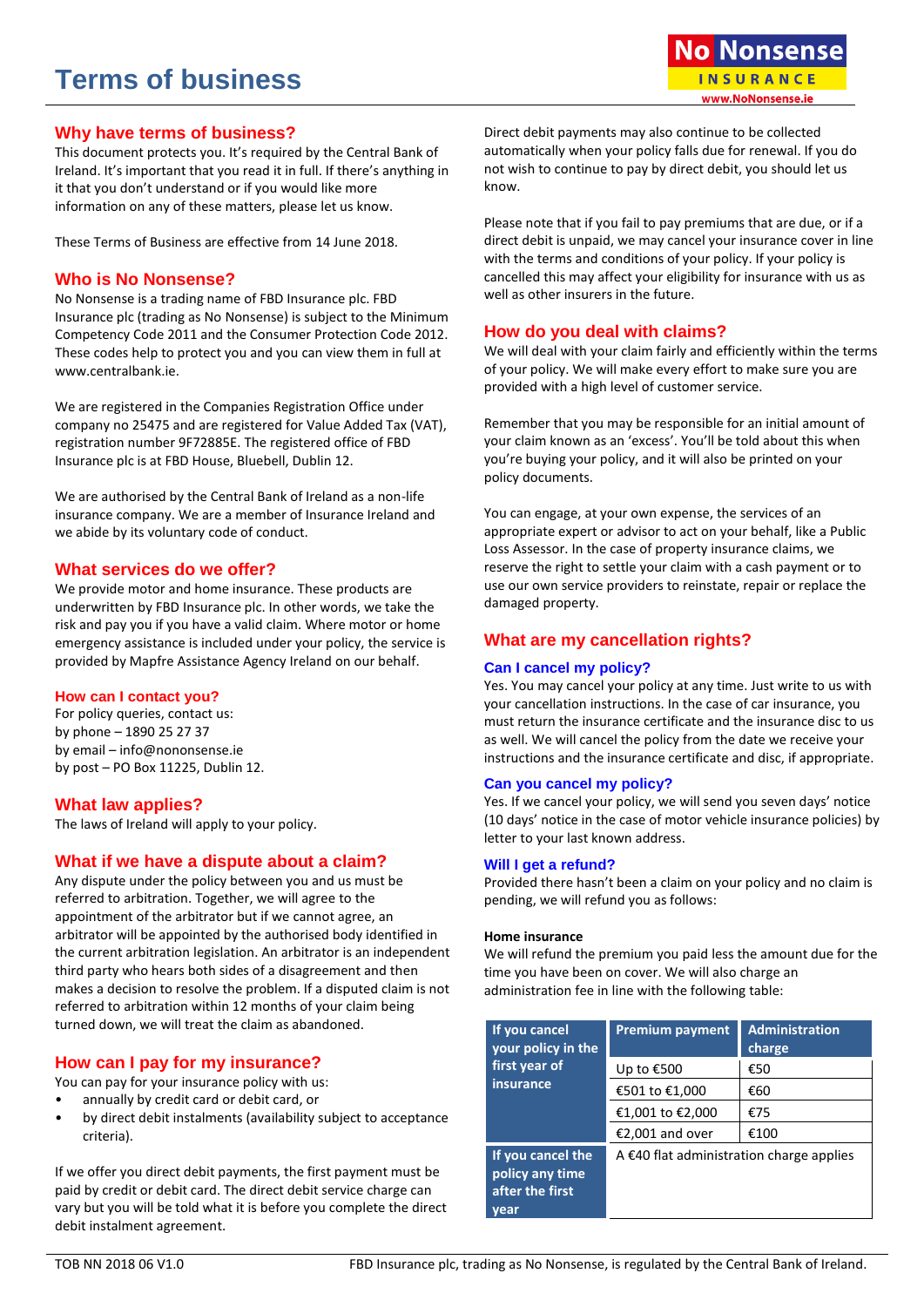## **Car insurance**

We will refund you in line with the following table:

| Period of cover not more<br>than | Percentage due back |
|----------------------------------|---------------------|
| One month                        | 80%                 |
| Three months                     | 60%                 |
| Six months                       | 40%                 |
| Nine months                      | 20%                 |
| Over nine months                 | No refund           |

If you or No Nonsense cancel your policy and you are due money back, we will, with your agreement, offset this money against any payments due on any other policy you have with us.

If we cancel your policy because you:

- gave us incorrect information,
- did not send us valid documents, or
- did not send us documents in the timeframe we set out,

we will charge a €50 administration fee.

## **Is there a cooling off period?**

Yes. Every policy we sell has a 'cooling off period'. This is 14 days from the date you take out the insurance or 14 days from the date you receive your policy documents – whichever is the later date. If you cancel your policy within the cooling off period we will refund the premium you paid less the amount due for the time you have been on cover. We will not deduct an administration fee from the refund.

# **Is there a charge for making changes to my policy?**

#### **Administration Fee**

We charge a €25 administration fee for any changes you make to your policy or any request for replacement documents.

## **Green Cards**

If you request it, we charge €25 for the issue of each Green Card for driving abroad.

## **Mid Term Changes**

If a change is made during the period of insurance which increases or reduces your insurance payment by €10 or less, we don't charge the increase or refund the reduction. If it's more than €10, we will charge the increase or refund the reduction.

# **What happens if there's a conflict of interest?**

We aim to avoid conflicts of interest. However, should an unavoidable conflict arise, we'll let you know about it. If you feel that a conflict of interest exists or that your interests have not been fairly protected, please contact us to give us the chance to make things right.

# **How do I give feedback or make a complaint?**

We would like to hear from you if you have any feedback or complaints about our service. Letting us know your concerns allows us to try and put matters right for you and to improve our service to all our customers.

If you would like to give us feedback or make a complaint, please contact us at 1890 25 27 37 or email us at info@nononsense.ie.

We have a complaints process to ensure your complaint is addressed. If you are not satisfied with our response or how we have dealt with your complaint, you may refer your case to:

Financial Services and Pensions Ombudsman, Lincoln House, Lincoln Place, Dublin 2, D02 VH29. Phone: + 353 1 567 7000 Email: info@fspo.ie Website: www.fspo.ie

# **What is SmartDriver and the Top Driver App?**

#### **SmartDriver**

The SmartDriver device is an electronic transmitting device which is fitted to your vehicle's OBD (on board diagnostics) port or battery. The SmartDriver device will measure and transmit information about how the vehicle is being driven. These data measurements will include information such as date, location coordinates, braking frequency and force, cornering and acceleration.

This information will be used to determine your driving behaviour and calculate your driver score. Within 14 days of receiving your SmartDriver device, you must install it in your vehicle and keep it installed for at least six months. To avail of rewards for safe driving with a SmartDriver policy, your SmartDriver device must be installed and working.

**Installing SmartDriver -** The SmartDriver device has been carefully designed to enable you to install the device yourself. If you want to have a qualified mechanical engineer install SmartDriver for you, they may charge you a fee which is at your own expense

**Returning SmartDriver -** The SmartDriver device is owned by No Nonsense and is issued to you for a period of up to six months. When we ask you to return the device, you must do so within 14 days.

If you or No Nonsense cancel your policy, No Nonsense will retain €125 from any cancellation refund until you have returned the SmartDriver device to:

Freepost, No Nonsense Insurance, PO Box 11225, Dublin 12.

## **TopDriver App**

The TopDriver Application (App) is a mobile application which can be installed and used on iPhone and android mobile devices to measure your driving behaviour.

TopDriver does not provide you with any insurance cover and it is not evidence that you hold an insurance policy with No Nonsense.

#### **How does TopDriver work?**

The TopDriver App uses data gathered by your mobile device such as the time, date and location. The TopDriver App only records this data when you activate the app at the start of your journey and deactivate it once you reach your destination. The app uses GPS (global positioning system) data to locate your mobile device and GPRS (general packet radio service) data to send the information to No Nonsense.

Network and roaming charges may be applied by your network operator for transferring the data from your TopDriver App to No Nonsense. Please check with your mobile network provider about the charges and fees which may be applied.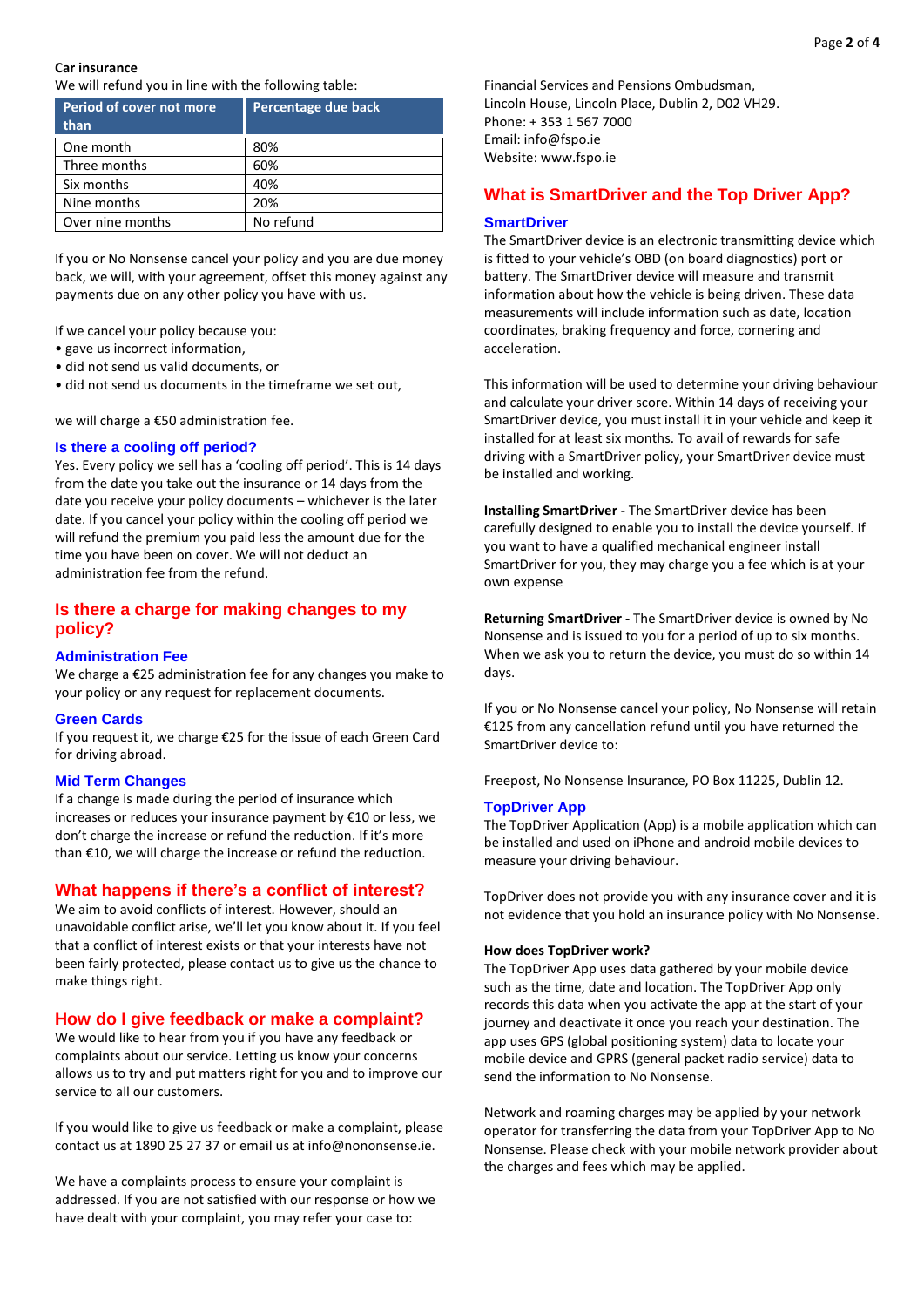# **Data Protection - how will we use your information?**

We will handle, manage and process personal data in line with this data protection statement for FBD Insurance, FBD Insurance plc and No Nonsense.

FBD Insurance Group Ltd trading as FBD Insurance, FBD Insurance plc and its trading name No Nonsense are wholly owned subsidiaries of FBD Holdings plc. Throughout this document when we refer to FBD Group Companies, we are referring to both of these companies. Your insurance policy is administered and underwritten by FBD Insurance plc.

If you have any questions or need more details, you can:

- read our 'Full Data Protection Statement' at https://www.fbd.ie/dataprotection;
- email info@fbd.ie; or
- write to FBD Data Protection Officer, FBD House, Bluebell, Dublin 12, D12 Y0HE, Ireland.

This data protection statement is an overview of our Full Data Protection Statement, which applies to all your dealings with FBD group companies.

# **What is 'personal data'?**

Throughout this statement, we refer to your personal data to mean information about:

- you,
- anyone else who is insured under your policy, or
- anyone involved in a claim relating to your policy.

This personal data may also include sensitive data, such as information about a person's health or convictions.

If you give us personal data about someone else, you are confirming that you will explain to them you gave us their personal data. You are also confirming that they understand their data will be processed in the ways set out here and in the Full Data Protection Statement.

## **What personal data do we collect?**

We may ask for different types of personal data. Examples include:

- **policy data** title, surname, forename(s), address, phone numbers, email address, previous or existing employment details, occupation and marketing preference;
- **claims data** previous or existing claims details, medical information, PPS number and CCTV footage;
- **information from sources other than you** vehicle details, penalty points, IP address and geocode (precise address location).

Sometimes the data we ask you for may be optional, and we will tell you if this is the case. We will also explain to you any implications of not giving us the data.

## **Why do we collect your personal data?**

Most of the information we ask you for is to assess risk, offer insurance and process claims. We ask you for different types of personal data depending on the kind of insurance you want or the claim being processed. This allows us to manage your policy, serve you better and uphold the law.

## **Manage your policy**

We need to process some personal data to agree and fulfil a contract with you. For example, we do this when we need to:

- verify the accuracy of the information and personal data received;
- assess your insurance needs and the level of cover you need;
- contact or respond to you;
- quote for and manage insurance and other products that we provide to you;
- underwrite policies and handle claims;
- verify and process payments or refunds;
- provide services such as help with car breakdown assistance.

## **Serve our customer**

We also need to process personal data where we have a 'legitimate interest' to do so. Legitimate interests include:

- training and monitoring staff in how to perform their duties and serve you as best they can;
- marketing and doing market research and statistical analysis to improve services and products;
- protecting customers and ourselves from being the victims of fraud.

Before we process personal data for our legitimate interests, we carefully consider its effect on you and others. On balance, we believe that the processing we do is necessary and respects your legal rights and freedoms.

## **Uphold the law**

We also process personal data to comply with regulatory or legal obligations. Examples are:

- Conduct of Business requirements
- Money Laundering Acts
- **•** Employment Acts
- Road Traffic Acts
- Finance Acts

# **Why do we need sensitive data?**

We need sensitive information about you and others connected to an insurance policy so that we can:

- offer you the best products and services,
- assess the risk of your proposed policy, and
- assess claims which may relate to medical conditions or information about motoring or criminal charges or convictions.

However, you do not need to give data about 'spent' convictions. These are convictions which, under the Children Act 2001 or Criminal Justice (Spent Convictions and Certain Disclosures) Act 2016, can be ignored after a set period of time. If you are in any doubt about whether a conviction may be spent, you can contact Citizens Information on 0761 07 4000 or visit www.citizensinformation.je

When you give us sensitive data, both you and anyone else on your policy are accepting that the data is necessary for us to provide your insurance. We will only process sensitive data if we have appropriate, suitable and specific measures in place to protect the data and your legal rights and freedoms.

## **Why do you need to give us accurate information?**

If you give us incorrect or out-of-date information, we may not provide you with cover or may have to delay processing your claim. If you give false information and make a claim, it may not be paid and could result in criminal prosecution. To avoid this,